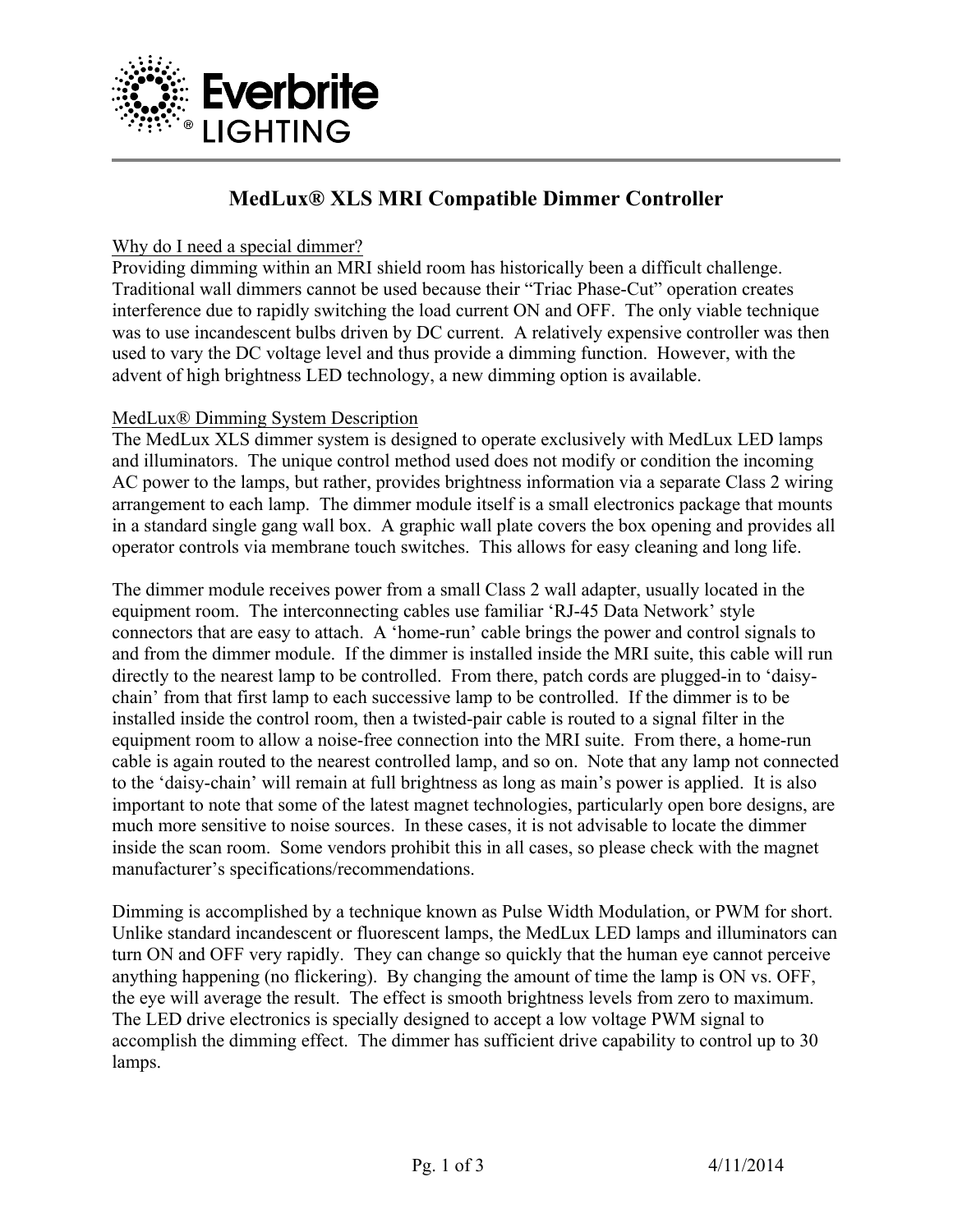One special feature of the MedLux dimmer is compatibility with sensitive MRI equipment. A PWM control signal generally has the shape of a 'square wave', that is, when it switches from OFF to ON and back again, the transitions are very fast. These fast edges can cause excessive amounts of electrical interference. The MedLux dimmer circuits are designed to produce a 'trapezoidal' output shape. The transitions are made to change slowly, thereby eliminating nearly all of the electrical interference.

### Third Party Controls

MedLux<sup>®</sup> lighting fixtures can be controlled by third party lighting controllers that use the 0-10V analog dimming protocol. A special module, called the XLIM, provides the interface required between this well-known protocol and our proprietary dimming system. Since many control systems limit the dimming range such that minimum dim levels are not OFF, some sort of relay is often required. That is also true when interfacing with MedLux® products. Simply feed the relay output to the facility filter that provides the power to the fixtures. If multiple zones are required, a separate facility filter will be needed for each zone.

#### Three-Way Dimming

Although we do not currently offer three-way dimming whereby two dimmers can be switched back and forth, we can offer the more traditional ON/OFF or DIM/OFF control between a dimmer and a three-way wall switch. Please contact Everbrite Engineering for details.

#### Control Operation

The dimmer module switch plate features six push buttons and a blue indicator light. Pressing the "ON MAX" button turns-ON the system with all lamps at full brightness. The operator now has the option of adjusting the intensity by using the "▼" and/or "▲" arrows, or pressing the "ON PRE-SET" button to recall a previous setting from memory. As the brightness level is modified, the blue indicator window will follow that setting. Note that the indicator window will never extinguish completely, even if the OFF button is pressed. This acts as a 'power good' indicator and can double as a night-light.

The "ON PRE-SET" memory value can be changed at any time by pressing the "SAVE" button. The current brightness setting will be set into memory as verified by the brief flashing of the indicator light. Pressing the "OFF" button extinguishes all lamps connected to the dimmer without affecting the settings saved into memory. Memory is retained even if power is lost.